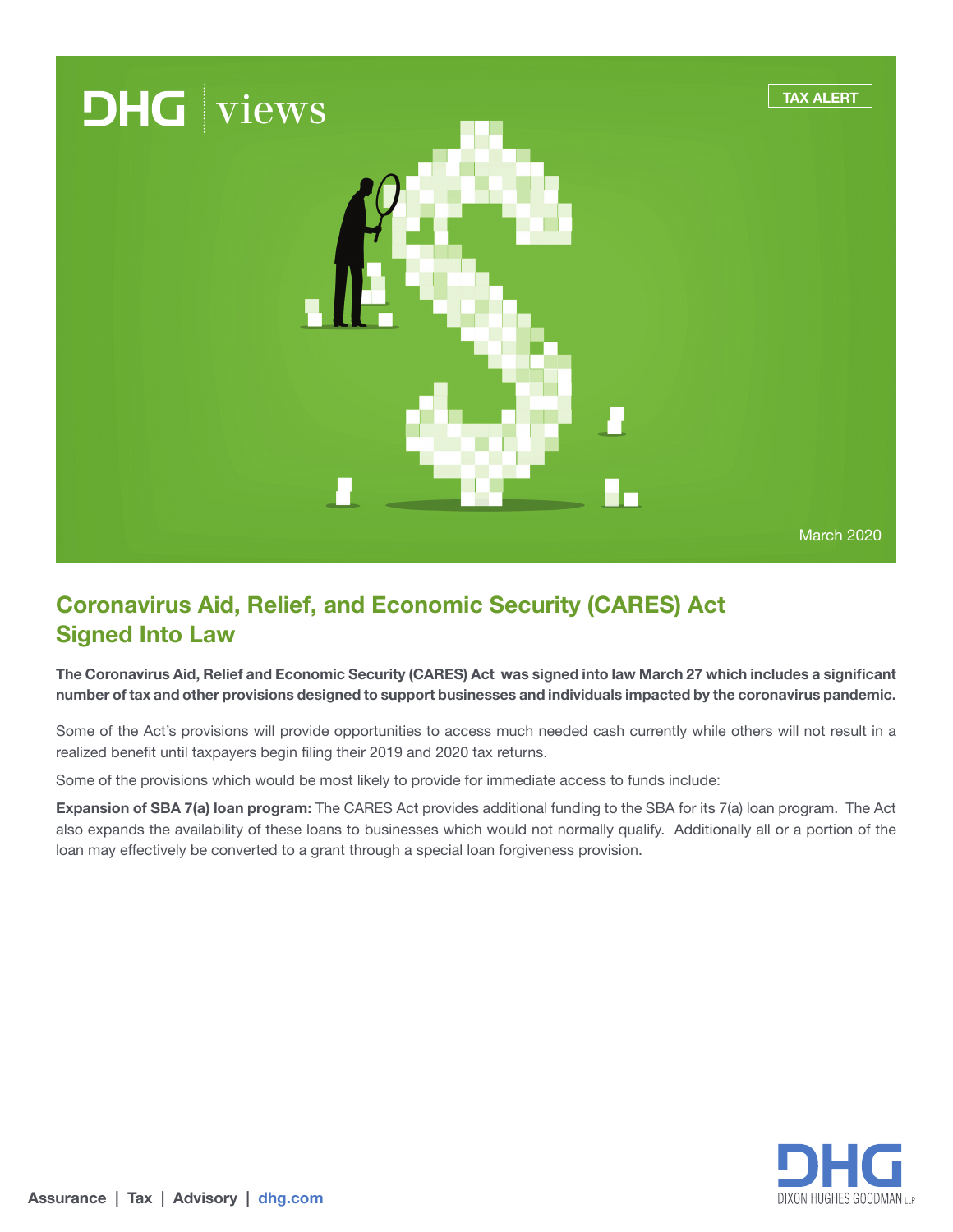

| <b>Description of provision</b>                                                         | Provides for expansion of the SBA 7(a) loan program between February 15, 2020 and June<br>30, 2020 with possible effective conversion to grant funding for all or a portion of the loan<br>through forgiveness of debt provisions.                                                                                                                                                                 |  |
|-----------------------------------------------------------------------------------------|----------------------------------------------------------------------------------------------------------------------------------------------------------------------------------------------------------------------------------------------------------------------------------------------------------------------------------------------------------------------------------------------------|--|
| <b>Expanded eligibility</b><br>during the period                                        | • Business, non-profit or veterans organization that employs 500 or fewer employees (or, if<br>applicable and larger, the employee size standard established for the industry)                                                                                                                                                                                                                     |  |
|                                                                                         | • Special provisions for Accommodations and Food Services Industry (NAICS codes beginning<br>with 72) for determining number of employees:                                                                                                                                                                                                                                                         |  |
|                                                                                         | » Affiliated employer rule waived                                                                                                                                                                                                                                                                                                                                                                  |  |
|                                                                                         | » Measured per physical location                                                                                                                                                                                                                                                                                                                                                                   |  |
|                                                                                         | • Affiliated employer rule waived for franchiser that is issued a franchise ID code and<br>businesses receiving financial assistance from an SBIC                                                                                                                                                                                                                                                  |  |
|                                                                                         | • Sole-proprietors, independent contractors and self-employed individuals who would be<br>eligible for Emergency Sick Pay under the Families First Coronavirus Response Act (FFCRA)                                                                                                                                                                                                                |  |
| <b>Maximum loan amount</b>                                                              | lesser of:                                                                                                                                                                                                                                                                                                                                                                                         |  |
|                                                                                         | • 2.5 times average monthly payroll costs based upon year immediately preceding date of loan<br>(special computations available for seasonal employers and businesses not in business for<br>full year), plus outstanding loan amount under 7(b)(2) made on or after January 31, 2020 and<br>before or on the date covered loans are made available to be refinanced under the covered<br>loan; or |  |
|                                                                                         | • \$10 million                                                                                                                                                                                                                                                                                                                                                                                     |  |
|                                                                                         | · Salary, wage, commissions or similar compensation payments (to the extent that it would not<br>exceed an annualized amount of \$100,000 to the individual employee)                                                                                                                                                                                                                              |  |
|                                                                                         | • Payments of cash tip or equivalent                                                                                                                                                                                                                                                                                                                                                               |  |
| <b>Payroll costs</b>                                                                    | • Paid vacation, parental, family, medical or sick leave (other than payments for which credit<br>allowed under FFCRA)                                                                                                                                                                                                                                                                             |  |
|                                                                                         | • Allowance for dismissal or separation                                                                                                                                                                                                                                                                                                                                                            |  |
|                                                                                         | • Payments for provision of group health benefits, including premiums, and retirement benefits                                                                                                                                                                                                                                                                                                     |  |
|                                                                                         | • State and local taxes assessed on compensation of employees                                                                                                                                                                                                                                                                                                                                      |  |
|                                                                                         | *Excluded: payments for employee whose principal residence is outside of the US                                                                                                                                                                                                                                                                                                                    |  |
| Allowable use of<br>proceeds                                                            | Payroll costs, continuation group health benefits during periods of leave, interest portion of<br>mortgage payments, rent, and utilities. Proceeds may also be used to make interest payments<br>on other debt obligations originated before February 15, 2020                                                                                                                                     |  |
| Amount of loan that<br>is forgivable with no<br>inclusion in taxable<br>income          | · Sum of payments made during the period for: payroll costs, interest on covered mortgage,<br>covered rent and covered utilities.                                                                                                                                                                                                                                                                  |  |
|                                                                                         | • The amount is reduced for decreases in full-time equivalent (FTE) employees and decreases<br>of more than 25% in compensation to employees making less than \$100,000 on annualized<br>basis. (Reductions in FTE's or compensation occurring between February 15, 2020 and<br>30 days after enactment of the Act are not taken into consideration if restored by June 30,<br>2020.               |  |
| <b>Maximum repayment</b><br>term for balance (if<br>any) remaining after<br>forgiveness | 10 years                                                                                                                                                                                                                                                                                                                                                                                           |  |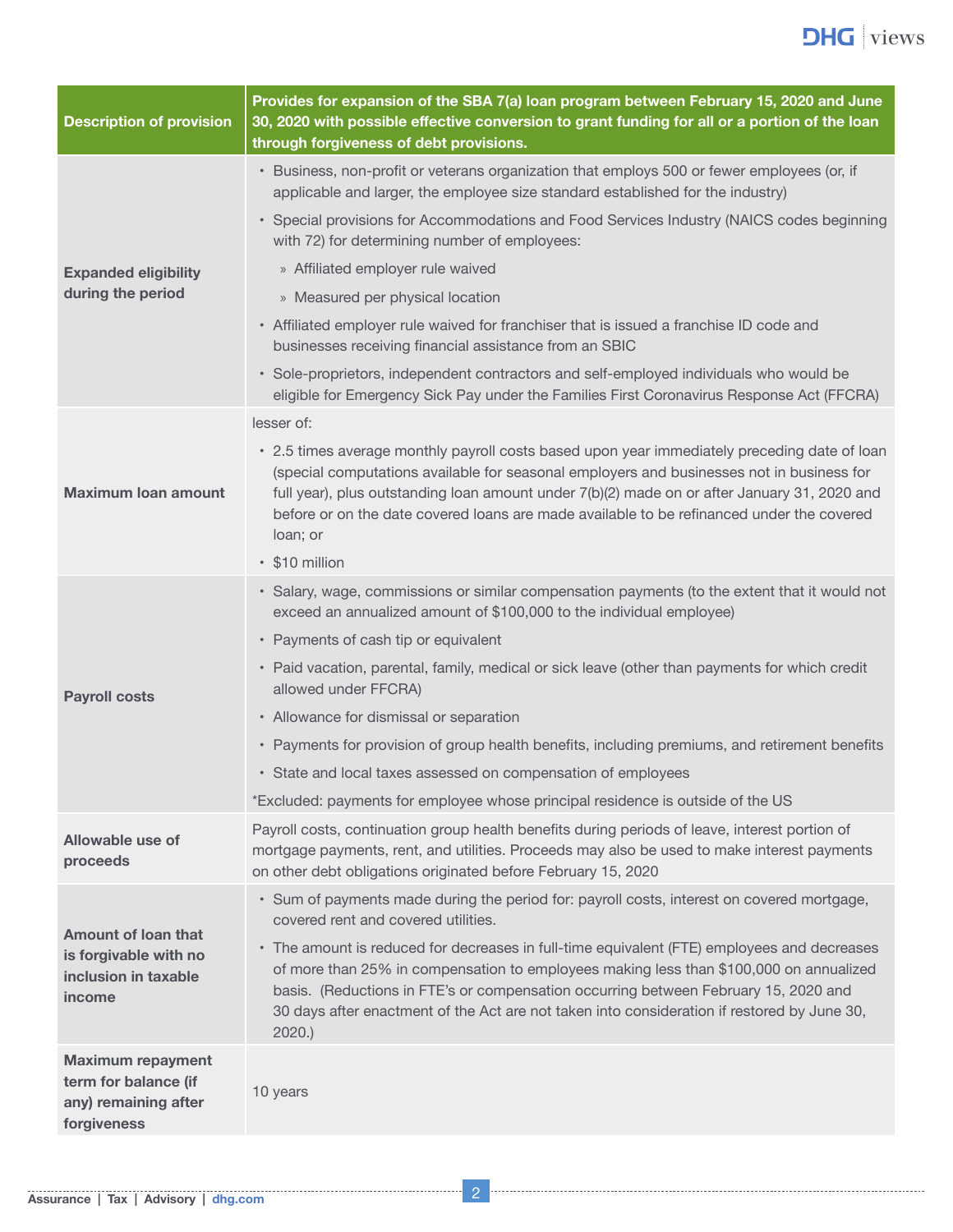## **DHG** views

**Retention Credit:** The Act provides a retention credit for eligible employers equal to 50 percent of "qualifying wages." Eligible employers are those whose operations were fully or partially suspended as the result of a government order limiting commerce, travel or group meetings due to the coronavirus or where gross receipts decreased by more than 50 percent when compared to the same calendar quarter in 2019. Qualification of an employer is not based upon size or number of full time employees, however the latter will impact the amount of wages to which the credit will apply.

The credit is allowable against employer FICA taxes with any excess credit being refundable. The Treasury Secretary is directed to provide guidance for obtaining an advance payment of the credit. Taxpayers obtaining a loan under the expanded SBA 7(a) program as provided by this Act may not claim the retention credit so taxpayers will want to weigh the benefits of these two provisions.

|                                     | <b>Employs &gt;100 Average Full-time Employees</b><br>(within meaning §4980H)                                                                                                                                                                                                                                                                                                                                                                                                               | <b>Employs &lt;= 100 Average Full-time Employees</b><br>(within meaning §4980H)                                                      |  |
|-------------------------------------|---------------------------------------------------------------------------------------------------------------------------------------------------------------------------------------------------------------------------------------------------------------------------------------------------------------------------------------------------------------------------------------------------------------------------------------------------------------------------------------------|--------------------------------------------------------------------------------------------------------------------------------------|--|
|                                     | Eligible employers are those which carry on a trade or business during the 2020 calendar year and<br>either:                                                                                                                                                                                                                                                                                                                                                                                |                                                                                                                                      |  |
| <b>Eligible Employer</b>            | 1. fully or partially suspend operations during 2020 as a result of a governmental order limiting<br>commerce, travel, or group meetings due to the coronavirus, or                                                                                                                                                                                                                                                                                                                         |                                                                                                                                      |  |
|                                     | 2. have gross receipts for any 2020 calendar quarter which are less than 50% of gross receipts for<br>the same calendar quarter in 2019.                                                                                                                                                                                                                                                                                                                                                    |                                                                                                                                      |  |
| <b>Eligible Period</b>              | Period during which operations were fully or partially suspended; and if applicable, the period<br>beginning with the first quarter in which gross receipts < 50% of gross receipts for same calendar<br>quarter in 2019 and ending with the calendar quarter immediately following the quarter in which<br>gross receipts are > 80% of gross receipts for same calendar quarter in 2019.                                                                                                   |                                                                                                                                      |  |
| <b>Qualified Wages</b>              | Qualifying amounts paid after March 12, 2020<br>and before December 31, 2020 to employees<br>when they are not providing services during the<br>eligible period(s) as a result of the suspension of<br>operations or decrease in business/receipts.<br>Qualified Wages paid or incurred with respect to<br>an employee may not exceed the amount such<br>employee would have been paid for working an<br>equivalent amount of time during the 30 days<br>immediately preceding such period. | Qualifying amounts paid after March 12, 2020<br>and before December 31, 2020 to employees<br>with respect to the eligible period(s). |  |
| <b>Qualifying Amounts</b>           | Wages (as defined in §3121(a) - other than wages for which credit is allowed under FFCRA),<br>compensation (as defined in §3231(e)) and expenses to provide a group health plan (to extent<br>excludable from gross income under §106(a)) properly allocable to such wages                                                                                                                                                                                                                  |                                                                                                                                      |  |
| Cap and other<br><b>limitations</b> | Total qualified wages with respect to any employee may not exceed \$10,000.<br>Taxpayers receiving SBA 7(a) loans provided for under this Act are not eligible for the credit.<br>Wages to related individuals (§51(i)(1)) are not credit eligible.                                                                                                                                                                                                                                         |                                                                                                                                      |  |
| <b>How claimed</b>                  | Credit is claimed against the employer portion of social security taxes (not medicare taxes<br>Any credit in excess of total employer social security taxes on the wages with respect to the<br>employment of all employees of the employer the excess shall be a refundable credit to the<br>employer.                                                                                                                                                                                     |                                                                                                                                      |  |
|                                     | The Secretary of Treasury is instructed to provide guidance for obtaining advance payment of the<br>credit.                                                                                                                                                                                                                                                                                                                                                                                 |                                                                                                                                      |  |
| No double benefit                   | An employee shall not be included for this purpose if employer is allowed a credit under §51 with<br>respect to such employee. Wages taken into account under this section may not be taken into<br>account for purposes of determining the credit allowed under §45S. Rules similar to those under<br>§280C(a) employment credits apply.                                                                                                                                                   |                                                                                                                                      |  |